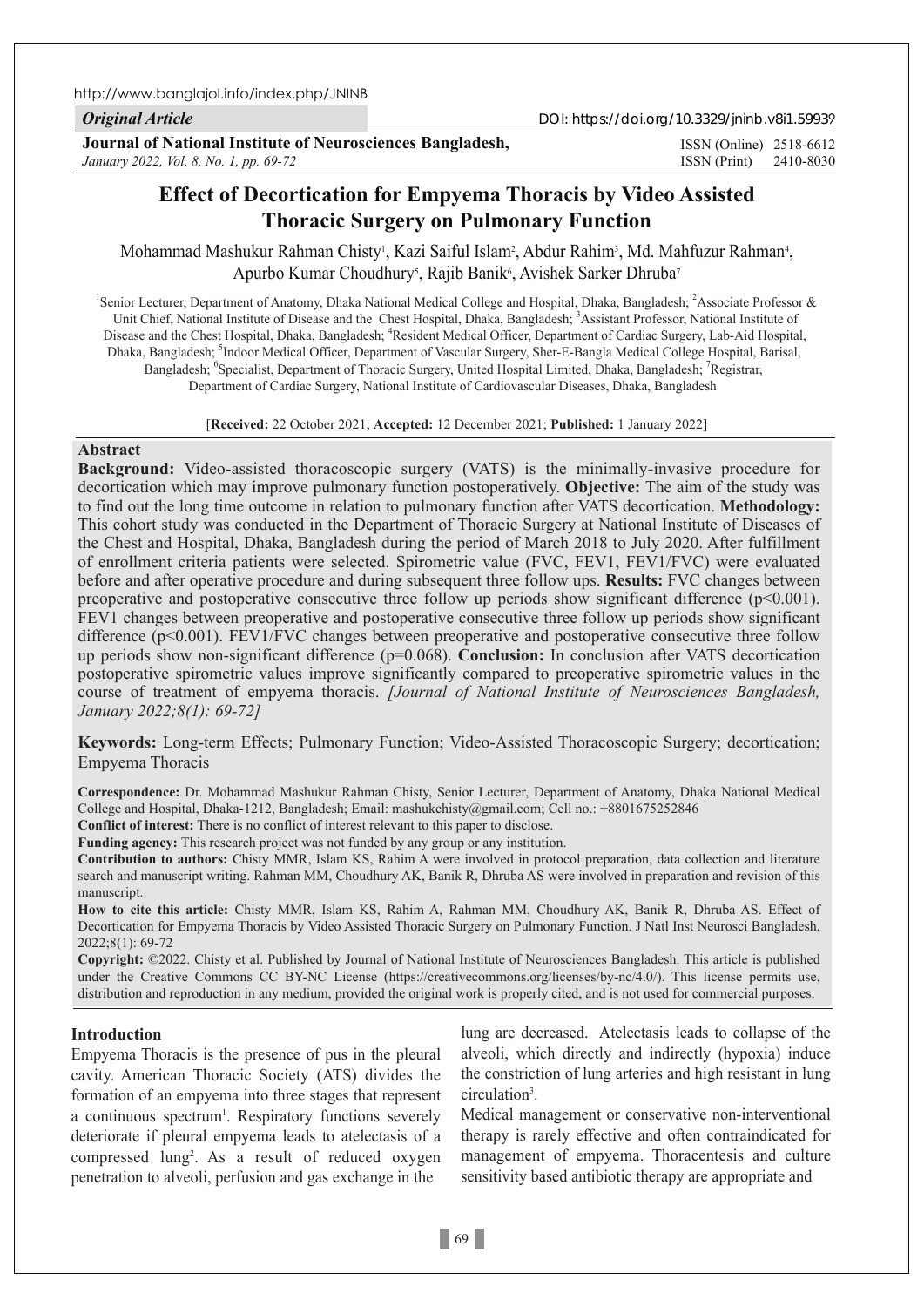gradually successful for stage I parapneumonic effusions but not stage II or stage III empyema<sup>4</sup>. Treatments of stage II consist of fibrinolysis via chest tube or thoracoscopic (VATS) debridement but they are not effective in chronic empyema thoracis, which requires formal decortication by thoracotomy<sup>5</sup>. Video-assisted thoracoscopic surgery (VATS) is the minimally-invasive decortication procedure which would be effective, would decrease the patients hospital stay, may improves pulmonary function, shorten operation time, causes less post-operative pain, gives greater satisfaction with wound. No mortality was reported<sup>6</sup>.

Decortication is a term derived from Latin which literally means stripping off the bark from the lung. It is a surgical procedure that consists of removing a restricting membrane from the lung. Re-expansion of the lung with obliteration of the space is almost always achieved if the underlying parenchyma is normal. This result is always permanent and is accompanied by subjective improvement particularly if decortication takes place early in the process of empyema<sup>7</sup>.

Pulmonary function depends on respiratory muscle function, ventilation perfusion and alveolar epithelial permeability<sup>3</sup>. The primary characteristics that affect pulmonary function are the patient's age, height, weight and gender. Among functional studies in patient with empyema thoracis, spirometry is the most common investigation<sup>3</sup>. Spirometry is a method of assessing lung function by measuring the volume of air that the patient is able to exhale from the lungs after a maximal inspiration. Spirometry is the most common and useful lung function test. Its clinical utility is well accepted; it is the least expensive and most widely available method. This study was aimed to determine the initial long term effects of pulmonary function after VATS decortication.

#### **Methodology**

**Study Settings & Population:** This prospective cohort study was conducted in the Department of Thoracic surgery at National Institute of Diseases of the Chest and Hospital, Mohakhali, Dhaka, Bangladesh from March, 2018 to July, 2020 for a period of more than 2 years. Patients undergoing VATS decortication for empyema thoracis in the department of Thoracic surgery at NIDCH after fulfillment of inclusion and exclusion criteria were taken as study population. Purposive sampling technique was applied to collect the sample. Ethical permission was taken from the Institutional Thesis Committee of NIDCH for conducting this study. Patients presented with severe

parenchymal lung disease, post resectional empyema, severely injured lung parenchyma, flail chest requiring mechanical ventilation or, fibrosis of lung were excluded from this study. Pre-operative forced vital capacity (FVC) and FEV1 were measured.

**VATS Decortication technique:** Standard anesthetic technique was used for all patients using double lumen endobronchial tube. After skin preparation and sterilization about 2-3 cm oblique antero-lateral standard single port VATS incision was given in 4th or 5th intercostal space. A wound protector was placed for maximum exposure. Initial assessment was done after dissection and adhesiolysis. Evacuation of pus, fluid, organized materials was done. Lung was mobilized all over, from hilum to hilum and from base to apex. Decortication was done by using forceps, suction nozzle and scissors. Proper pleural cavity wash and haemostasis was achieved. Wound was closed in layers after keeping 2 chest drain tube for drainage. After completion of VATS decortication patient was shifted to postoperative ward.

**Follow up of Patient:** Follow up was done on early postoperative period, during hospital stay and after discharge each month for 3 consecutive months . On each visit the patient was assessed clinically and by doing spirometry. Postoperative variables were measured like postoperative forced vital capacity (FVC), FEV1, FEV1/FVC, drain tube collection, postoperative pain, postoperative dyspnea and postoperative chest expansion.

**Statistical Analysis:** Data was analyzed by the software statistical program for social science (SPSS 26.0 Inc). Categorical variables were present as frequency & percentage and continuous variables were shown as mean  $\pm$  SD. Statistical analyses were performed by Chi-square test and/or Fisher's exact test where it as applicable for comparing qualitative variables and for quantitative variables using unpaired t-test & Mann-Whitney U test for comparing between the groups. A p-value of  $\leq 0.05$  was considered as significant for all analytical tests. The summarized data was presented in the form of tables.

#### **Results**

A total number of 30 patients were recruited for this study. Among 30 patients most were in 21 to 50 years group. There was 25 male and 5 female patient and there was no significant difference between the two groups (p=0.582) (Table 1).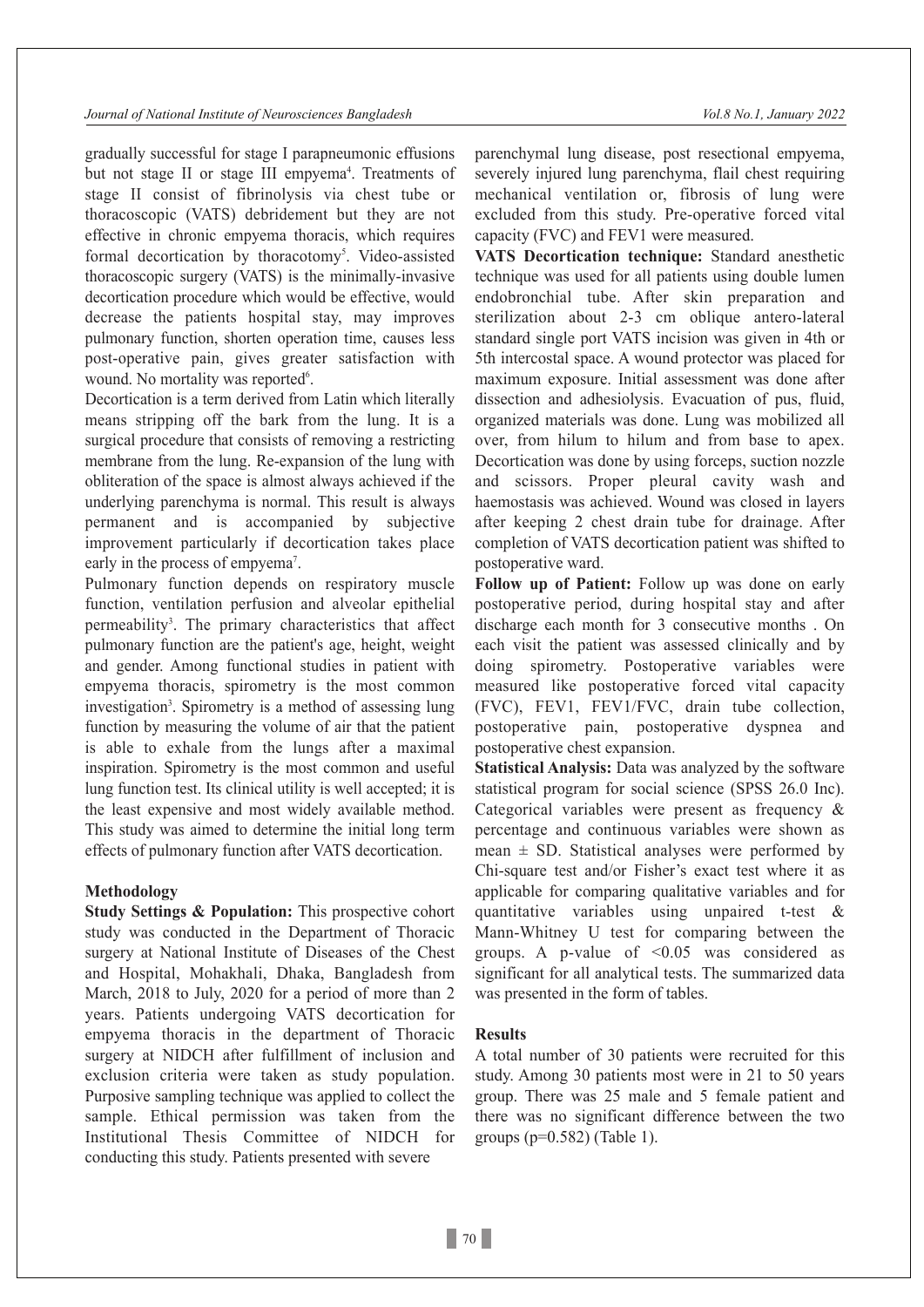*Effect of Decortication for Empyema Thoracis by Video Assisted Thoracic Surgery on Pulmonary Function Chisty et al*

| <b>Age Group</b>   | Gender       |              | P value  |
|--------------------|--------------|--------------|----------|
|                    | Male         | Female       |          |
| $\leq$ 20 Years    | $5(20.0\%)$  | $3(60.0\%)$  |          |
| 21 to 30 Years     | $6(24.0\%)$  | $0(0.0\%)$   |          |
| 31 to 50 Years     | $10(40.0\%)$ | $1(20.0\%)$  |          |
| More Than 50 Years | $4(16.0\%)$  | $1(20.0\%)$  |          |
| <b>Total</b>       | 25 (100.0%)  | $5(100.0\%)$ |          |
| $Mean \pm SD$      | 35.40±16.00  | 30.80±21.25  | $0.582*$ |

Table 1: Distribution of the Patients by Age and Gender

\*Unpaired t test was done to measure the level of significance

The mean spirometric value of FVC was measured at preoperative (56.4 $\pm$ 12.07) and 1st follow up (64.77  $\pm$ 4.07), 2nd follow up (67.4  $\pm$  5.73) and 3rd follow up  $(72.6 \pm 8.10)$  period. The results showed that there was a gradual increase of FVC value from pre-operative value with the follow up period. The difference between two groups was statistically significant (P=0.0001). Again the mean with SD spirometric value FEV1 at preoperative  $(55.2 \pm 11.76)$  and 1st follow up  $(70.0 \pm 10.26)$ , 2nd follow up  $(68.3 \pm 7.85)$  and 3rd follow up  $(75.7 \pm 22.42)$  period and the difference between two groups was statistically significant (P=0.0001). The mean with SD of spirometric value of ratio of FEV1 and FVC at preoperative (98.2±12.21) and 1st follow up  $(105.0 \pm 15.30)$ , 2nd follow up

Table 2: Distribution of the Patients by FVC in Different Follow up Period (Mean  $\pm$  SD)

| <b>Time Period</b> | <b>FVC</b>       | FEV1             | <b>FEV1/FVC</b>                    |
|--------------------|------------------|------------------|------------------------------------|
| Preoperative       | $56.4 \pm 12.07$ | $55.2 \pm 11.76$ | $98.2 \pm 12.21$                   |
| Post-operative     |                  |                  |                                    |
| • 1st Follow Up    | $64.8 \pm 4.07$  |                  | $70.0 \pm 10.26$ $105.0 \pm 15.30$ |
| • 2nd Follow Up    | $67.4 \pm 5.73$  | $68.3 \pm 7.85$  | $101.9 \pm 11.92$                  |
| • 3rd Follow Up    | $72.6 \pm 8.10$  | 75.7±22.42       | $100.9 \pm 9.73$                   |

Paired t test was done to measure the level of significance between the pre- and postoperative FVC, FEV1 and the ratio of FEV1 & FVC values



Figure 1: Line chart of the patients according to spirometric value

(101.9±11.92) and 3rd follow up (100.9±9.73) period and the difference between two groups was not statistically significant (P>0.05) (Table 2).

#### **Discussion**

This study was conducted in the Department of Thoracic surgery in National Institute of Diseases of the Chest and Hospital and study period was from March 2018 to July 2020. The aim of this study was to determine the function of the re-expanded lung on different functional level by spirometry before and after VATS decortication in patients with empyema thoracis. In this study among 30 patients, 5 male and 3 female patients age were less than 20 years. 6 male patients were between 21-30 years, 5 male and 1 female were between 31-40 years, 5 male were 41-50 years, 4 male and 1 female were more than 50 years. Total 25 male and 5 female patients. Mean  $\pm$  SD value were 35.40  $\pm$ 16.00 and  $30.80 \pm 21.25$  respectively between male and female and the difference between two groups was statistically not significant (p=0.582). In previous study by Molnar et al<sup>8</sup> patient's age was significant ( $p$ <0.001) between the groups which contradicts with our study.

In this study among 30 patients Mean  $\pm$  SD of preoperative FVC was  $56.43 \pm 12.07$  with Min-Max was 44.00-98.00. Mean  $\pm$  SD of preoperative FEV1was 55.17  $\pm$  11.76 with Min-Max was 42.00-83.00. Mean  $\pm$ SD of preoperative FEV1/FVC was  $98.23 \pm 12.21$  with Min-Max was 82.00-125.00. Almost similar value found in a previous study done by Nakaoka et al<sup>9</sup> which correlate with this study.

In this study among 30 patients the mean with SD of preoperative FVC was  $56.43 \pm 12.07$  and postoperative 1st follow-up FVC was  $64.77 \pm 4.07$  and the difference between two groups was statistically significant  $(p=$  $0.001$ ). In previous study by Rzyman et al<sup>3</sup> patient's FVC was significant  $(p<0.001)$  between the groups which correlate with our study. Mean  $\pm$  SD of preoperative FVC was  $56.43 \pm 12.07$  and postoperative 2<sup>nd</sup> follow-up FVC was  $67.43 \pm 5.73$  and the difference between two groups was statistically significant  $(p<0.001)$ . In previous study by Rzyman, et al<sup>3</sup> patient's FVC was significant  $(p<0.001)$  between the groups which correlate with our study. Mean  $\pm$  SD of preoperative FVC was  $56.43 \pm 12.07$  and postoperative  $3<sup>rd</sup>$  follow-up FVC was 72.57  $\pm$  8.10 and the difference between two groups was statistically significant ( $p$ <0.001). In previous study by Rzyman et al<sup>3</sup> patient's FVC was significant  $(p<0.001)$  between the groups which correlate with our study.

In this study among 30 patients Mean  $\pm$  SD of